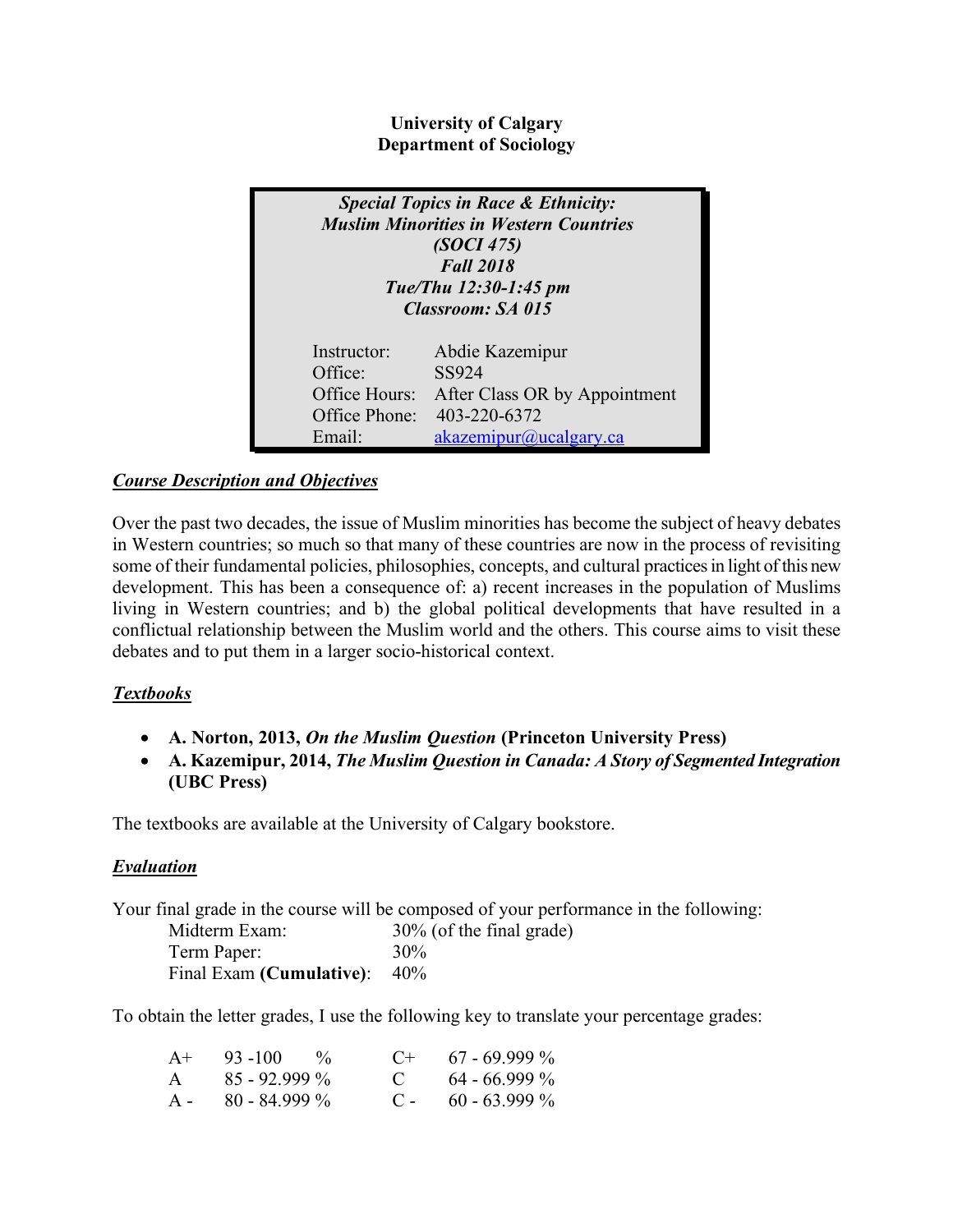| $B+$       | $77 - 79999\%$ | $1+$           | $55 - 59.999\%$ |
|------------|----------------|----------------|-----------------|
| B.         | 74 - 76,999 %  | $\blacksquare$ | $50 - 54.999\%$ |
| <b>B</b> - | $70 - 73999\%$ | Е.             | $0.49.999\%$    |

The marks with a fraction of 0.5 or higher will be rounded up.

#### *Grade Reappraisal*

Within two weeks of the date the exam/assignment is returned, students seeking reappraisal of examinations or assignments must submit a written response to the instructor explaining the basis for reconsideration of one's mark. The instructor will reconsider the grade assigned and will then book a time with the student to discuss his or her work and rationale. It should be noted that a re-assessed grade may be raised, lowered, or remain the same.

#### *Technology Use*

Please note that the use of laptops or tablets in class is allowed, but **ONLY** for the purpose of taking notes or other class-related activities. The use of cell phone, however, is **NOT** allowed; so, please be sure to mute your cell phone and refrain from using it during class.

#### *Email*

Feel free to contact me over email at any time. Please put your course number and section in your email's subject line, and include a proper salutation, your full name, student ID, and a proper closing in the body of your email. All emails violating customary email conventions will be ignored. All other emails will be answered normally within one business day. I do not answer emails over the weekend. Please take that into account when emailing me questions pertaining assignments or exams. If you have a course-related question, please check the course outline first. Questions that can be answered by consulting the course outline will not be answered. Also, please e-mail me for administrative purposes only, for example to set up an appointment. Please do not use e-mail as a replacement for an office visit, if there is something you want to discuss. Questions about the course contents and readings, concerns about grades, or any other personal issues should be dealt with in person during my office hours.

#### *Recording lectures*

Lectures should not be recorded without obtaining the instructor's permission.

#### *Lecture slides*

I will not be posting the lecture slides. Also, please keep in mind that the slides used during the lectures are meant to provide only an outline for the class discussions. A satisfactory performance in the course requires the knowledge of a lot more details than what the powerpoint slides would provide. Some of these details are given through direct lecturing, others through class discussions, questions and answers, group assignments, films, and guest lectures. So, please make sure that you will obtain class notes from a classmate for any classes you may miss.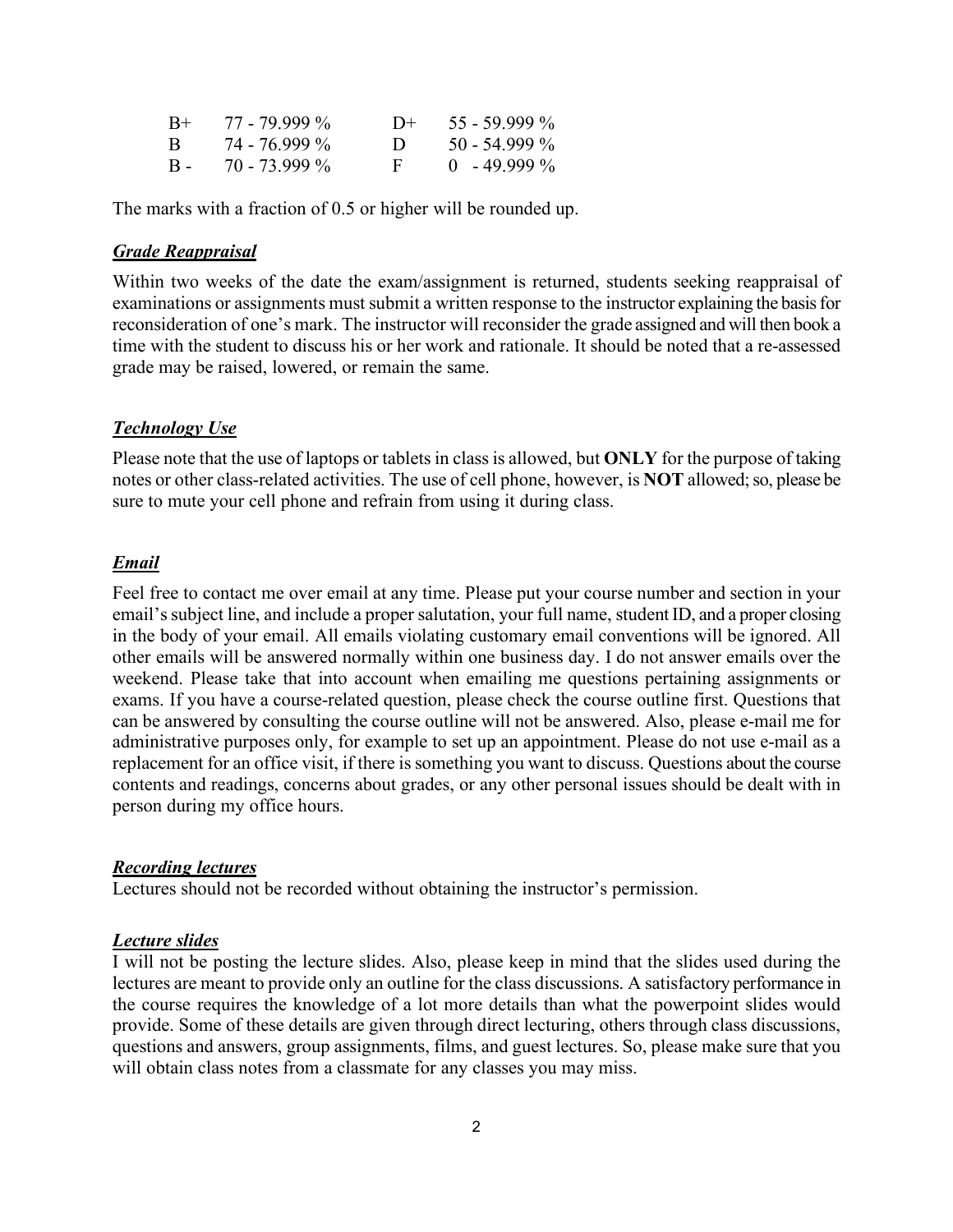# **Department and University Policy Information**

# *Handing in Papers, Assignments [The Sociology Department's Policy]*

- 1. The main Sociology Department office does not deal with any course-related matters. Please speak directly to your instructor.
- 2. **Protection of Privacy:** The Freedom of Information and Protection of Privacy (FOIPP) legislation does not allow students to retrieve any course material from public places. Anything that requires handing back will be returned directly during class or office hours. If students are unable to pick up their assignments from the instructor, they provide the instructor with a stamped, self-addressed envelope to be used for the return of the assignment.
- 3. Final grades are not posted by the Sociology Department. They are only available online.

### *Ethics Research*

Students are advised that any research with human subjects – including any interviewing (even with friends and family), opinion polling, or unobtrusive observation – must have the approval of the Faculty Ethics Committee. In completing course requirements, students must not undertake any human subjects research without discussing their plans with the instructor, to determine if ethics approval is required.

### *Academic Misconduct*

Please refer to the website listed below for information on University of Calgary policies on Plagiarism/Cheating/Other Academic Misconduct: http://www.ucalgary.ca/pubs/calendar/current/k-5.html

# *Deferrals*

When possible, please provide advance notice if you are unable to write an exam or complete/turn-in assignments on time. All requests for deferral of a course component due to health reasons must be accompanied by written documentation as outlined in the University Calendar and should be obtained while the student has the health issue rather than after recovery. Deferrals will be allowed in the following circumstances: illness, domestic affliction or religious conviction. Travel arrangements, misreading the syllabus, and scheduling conflicts with other classes or employment are not valid reasons for requesting a deferral. Deferrals will not be granted if it is determined that just cause is not shown by the student.

If you have missed a test for a legitimate reason, the instructor can require you to write a "make up" test as close in time to the original test as possible or can choose to transfer the percentage weight to another course component. If the instructor schedules a "make up" test for you, its date and location will be at the convenience of the Department of Sociology.

**Deferred Final Exam Form:** Please note that requests to defer a Registrar scheduled final exam are dealt with through the Registrar's Office. Further information about deadlines, and where paperwork should be taken, is available on the form, which can be found at: https://www.ucalgary.ca/registrar/student-forms

**Deferred Term Work Form:** Deferral of term work past the end of a term also requires a form to be filled out. It's available at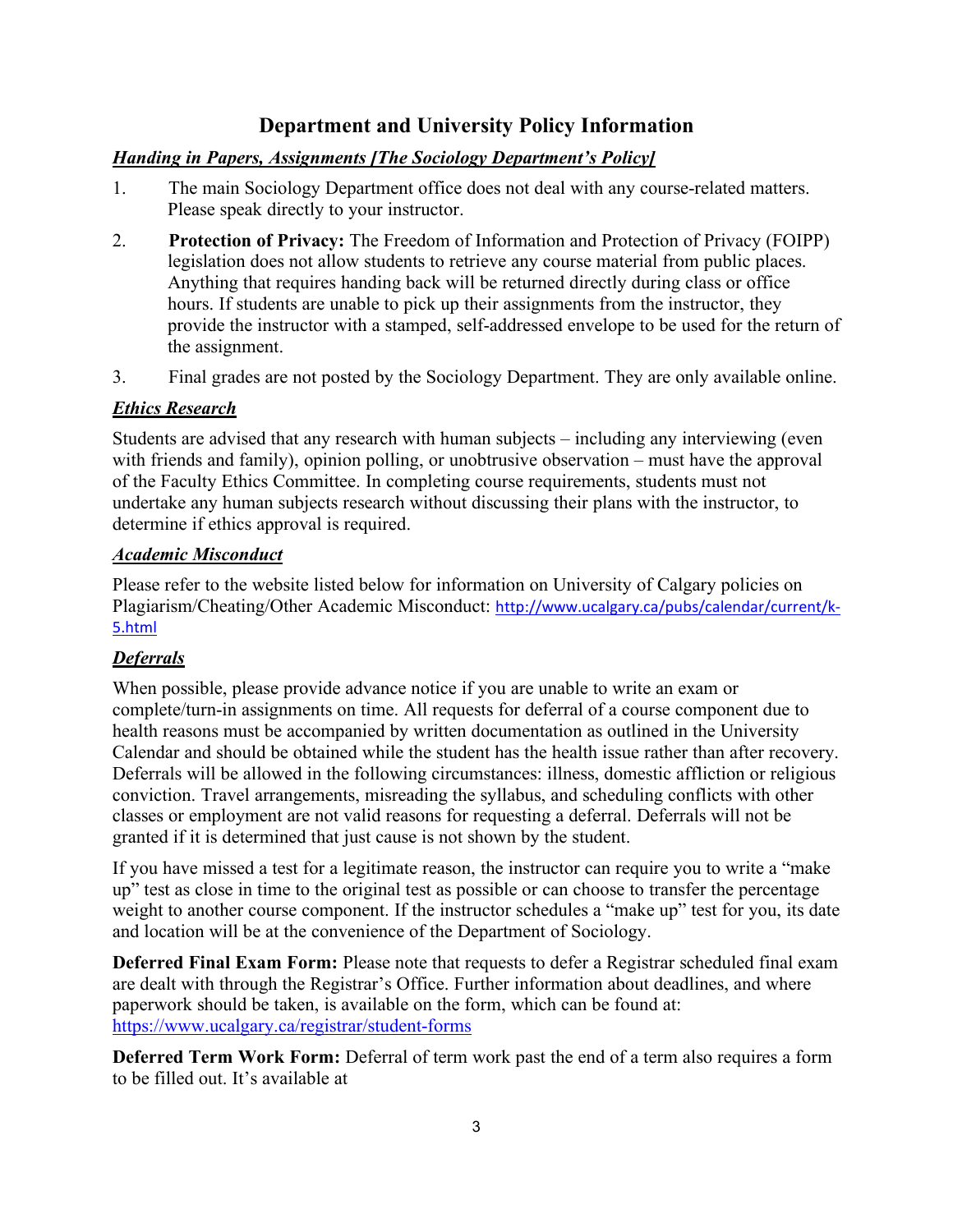# https://www.ucalgary.ca/registrar/files/registrar/deferred\_termwork15\_0.pdf

Once an extension date has been agreed between instructor and student, the form should be taken to the Faculty of Arts Program Information Centre (SS 110) for approval by an Associate Dean (Students).

### *Student Representation*

The 2018-19 Students' Union VP Academic is Jessica Revington (suvpaca@ucalgary.ca).

For more information, and to contact other elected officials with the Student's Union, please visit this link: https://www.su.ucalgary.ca/about/who-we-are/elected-officials/

You may also wish to contact the Student Ombudsperson for help with a variety of Universityrelated matters: http://www.ucalgary.ca/ombuds/contact

### *Emergency Evacuations*

In the case of fire or other emergency evacuation of this classroom, please proceed to the assembly point at **Social Science – Food Court**. Please check these assembly point locations for all of your classes at: http://www.ucalgary.ca/emergencyplan/assemblypoints

### *Safewalk*

The University of Calgary provides a "safe walk" service to any location on Campus, including the LRT, parking lots, bus zones, and campus housing. For Campus Security/Safewalk call 220- 5333. Campus Security can also be contacted from any of the "Help" phones located around Campus.

#### *Academic Accommodation*

The student accommodation policy can be found at: ucalgary.ca/access/accommodations/policy.

Students needing an Accommodation because of a Disability or medical condition should communicate this need to Student Accessibility Services in accordance with the Procedure for Accommodations for Students with Disabilities ucalgary.ca/policies/files/policies/studentaccommodation-policy.

Students needing an Accommodation based on a Protected Ground other than Disability, should communicate this need, preferably in writing, to the course instructor.

# *Student Resources*

SU Wellness Centre Campus Mental Health Strategy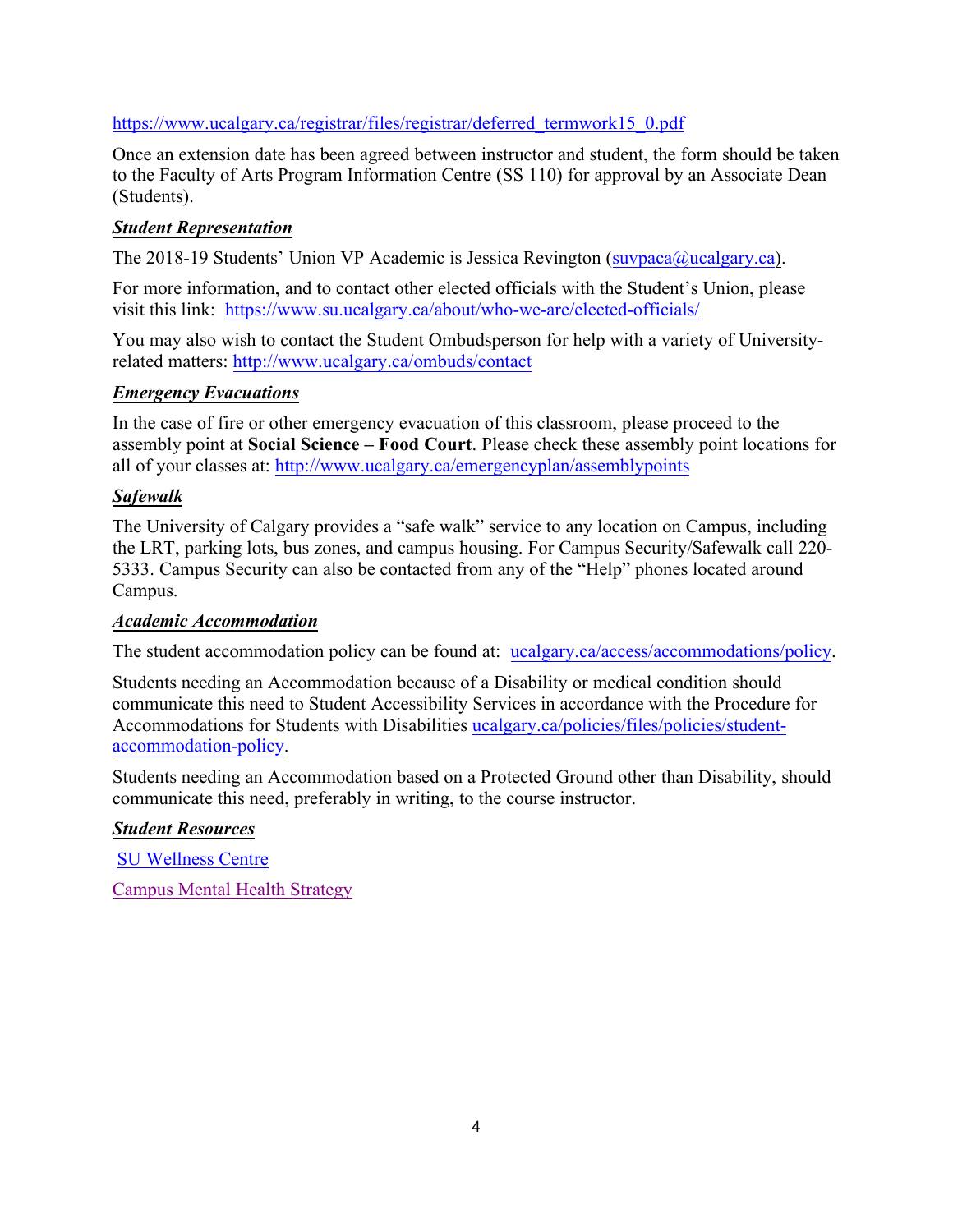### *Calendar of Class Activities*

Below, you can find a tentative schedule of class activities.

**Week 1:** Sep. 6: Course Introduction/Outline

- **Week 2:** Sep. 10-14: The birth of 'The Muslim Question'
	- *READINGS*:
		- o Norton, 2013. "Introduction".
		- o Kazemipur, 2014. "Chapter 1".

**Week 3:** Sep. 17-21: 'The Jewish Question'; 'The Catholic Question'

- *READINGS*:
	- o Marx, The Jewish Question
	- o Patrick R. O'Malley, 2012. Review of the Book: *British Romanticism and the Catholic Question: Religion, History and National Identity, 1778–1829* (by Michael Tomko), Studies in Romanticism, Vol. 51, No. 4 (WINTER 2012), pp. 617-620.

**Week 4:** Sep. 24-28: Religious minorities and nation-building projects (Spain, UK, France)

- *READINGS*
	- o Anthony Marx: Faith in Nations, chapter 3 (available thru UofC library)

**Week 5:** Oct 1-5: The Muslim Question in Europe (1)

- *READINGS*:
	- o Norton, 2013. Chapters 7-8

**Week 6:** Oct 8-12: The Muslim Question in Europe (2)

- *READINGS*:
	- o Norton, 2013. Chapters 7-8

**Week 7:** Oct 15- 19: The Muslim Question in U.S. (1)

- *READINGS*:
	- o Norton, 2013. Chapter 9
- **Mid-term Exam: October 16**

**Week 8:** Oct 22- 26: The Muslim Question in U.S. (2)

- *READINGS*:
	- o Norton, 2013. Chapter 9.

**Week 9:** Oct. 29-Nov. 2: The Muslim Question in Canada (1)

- *READINGS*:
	- o Kazemipur, 2014, Chapters 6-7

**Week 10:** Nov 5-9: The Muslim Question in Canada (2)

- *READINGS*:
	- o Kazemipur, 2014, Chapters 8-9